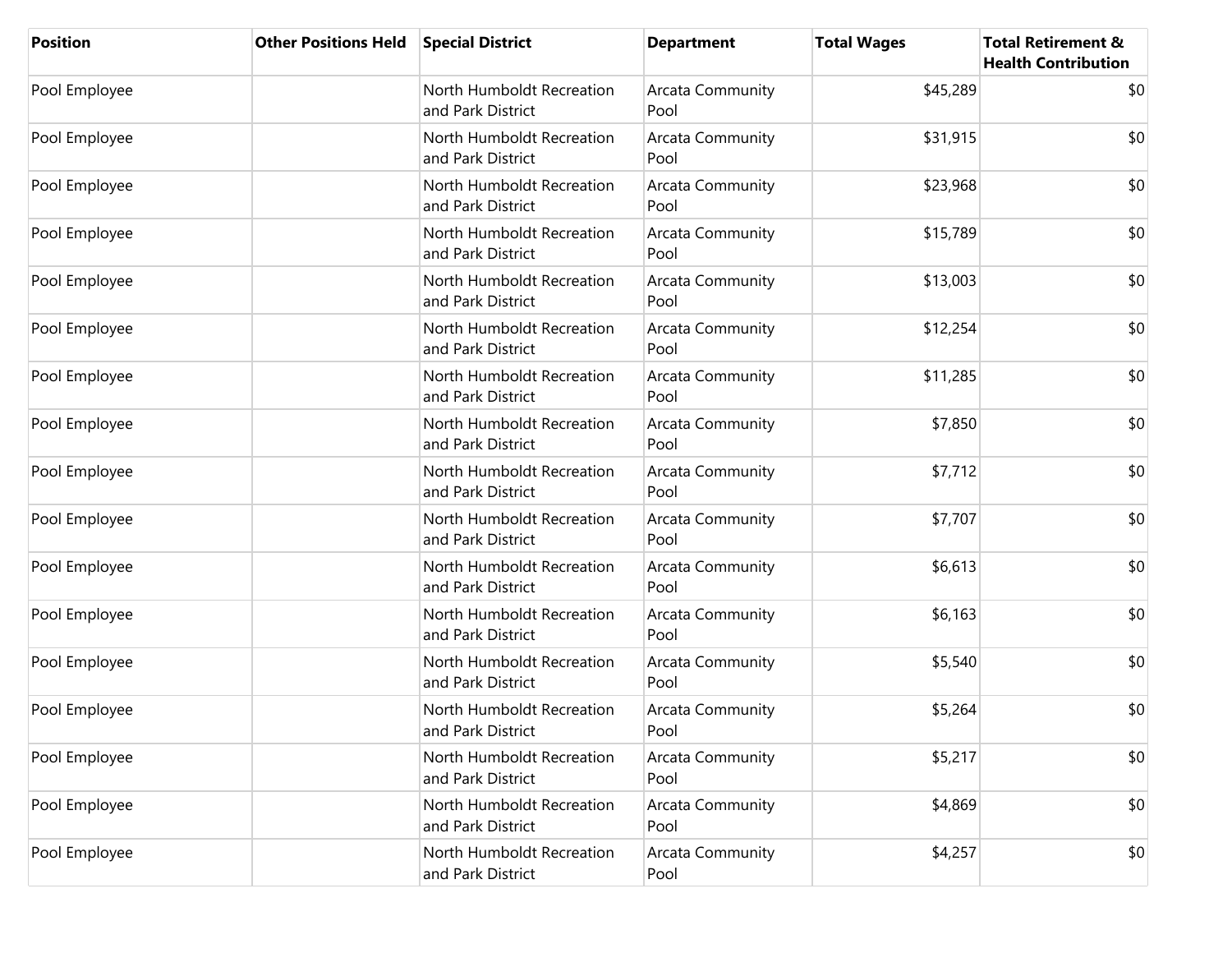| Pool Employee | North Humboldt Recreation<br>and Park District | <b>Arcata Community</b><br>Pool | \$4,086 | \$0 |
|---------------|------------------------------------------------|---------------------------------|---------|-----|
| Pool Employee | North Humboldt Recreation<br>and Park District | Arcata Community<br>Pool        | \$4,032 | \$0 |
| Pool Employee | North Humboldt Recreation<br>and Park District | <b>Arcata Community</b><br>Pool | \$3,994 | \$0 |
| Pool Employee | North Humboldt Recreation<br>and Park District | <b>Arcata Community</b><br>Pool | \$3,491 | \$0 |
| Pool Employee | North Humboldt Recreation<br>and Park District | Arcata Community<br>Pool        | \$3,433 | \$0 |
| Pool Employee | North Humboldt Recreation<br>and Park District | Arcata Community<br>Pool        | \$3,080 | \$0 |
| Pool Employee | North Humboldt Recreation<br>and Park District | Arcata Community<br>Pool        | \$2,985 | \$0 |
| Pool Employee | North Humboldt Recreation<br>and Park District | <b>Arcata Community</b><br>Pool | \$2,875 | \$0 |
| Pool Employee | North Humboldt Recreation<br>and Park District | Arcata Community<br>Pool        | \$2,816 | \$0 |
| Pool Employee | North Humboldt Recreation<br>and Park District | <b>Arcata Community</b><br>Pool | \$2,784 | \$0 |
| Pool Employee | North Humboldt Recreation<br>and Park District | Arcata Community<br>Pool        | \$2,444 | \$0 |
| Pool Employee | North Humboldt Recreation<br>and Park District | Arcata Community<br>Pool        | \$2,302 | \$0 |
| Pool Employee | North Humboldt Recreation<br>and Park District | Arcata Community<br>Pool        | \$2,219 | \$0 |
| Pool Employee | North Humboldt Recreation<br>and Park District | Arcata Community<br>Pool        | \$2,083 | \$0 |
| Pool Employee | North Humboldt Recreation<br>and Park District | Arcata Community<br>Pool        | \$2,080 | \$0 |
| Pool Employee | North Humboldt Recreation<br>and Park District | Arcata Community<br>Pool        | \$1,867 | \$0 |
| Pool Employee | North Humboldt Recreation<br>and Park District | <b>Arcata Community</b><br>Pool | \$1,782 | \$0 |
| Pool Employee | North Humboldt Recreation<br>and Park District | Arcata Community<br>Pool        | \$1,758 | \$0 |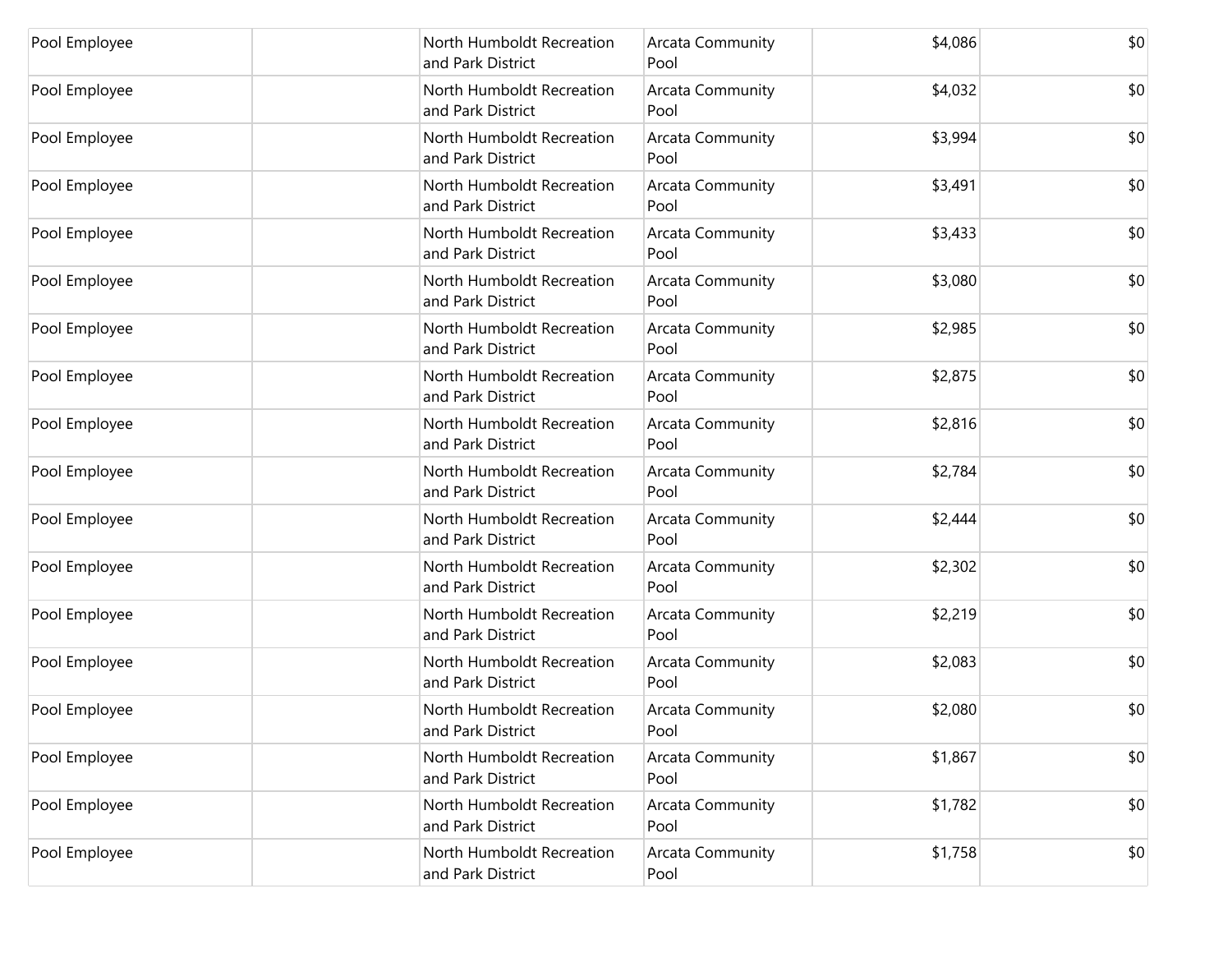| Pool Employee | North Humboldt Recreation<br>and Park District | Arcata Community<br>Pool        | \$1,566 | \$0 |
|---------------|------------------------------------------------|---------------------------------|---------|-----|
| Pool Employee | North Humboldt Recreation<br>and Park District | <b>Arcata Community</b><br>Pool | \$1,422 | \$0 |
| Pool Employee | North Humboldt Recreation<br>and Park District | Arcata Community<br>Pool        | \$1,341 | \$0 |
| Pool Employee | North Humboldt Recreation<br>and Park District | Arcata Community<br>Pool        | \$1,313 | \$0 |
| Pool Employee | North Humboldt Recreation<br>and Park District | Arcata Community<br>Pool        | \$1,206 | \$0 |
| Pool Employee | North Humboldt Recreation<br>and Park District | Arcata Community<br>Pool        | \$985   | \$0 |
| Pool Employee | North Humboldt Recreation<br>and Park District | Arcata Community<br>Pool        | \$899   | \$0 |
| Pool Employee | North Humboldt Recreation<br>and Park District | Arcata Community<br>Pool        | \$835   | \$0 |
| Pool Employee | North Humboldt Recreation<br>and Park District | Arcata Community<br>Pool        | \$786   | \$0 |
| Pool Employee | North Humboldt Recreation<br>and Park District | <b>Arcata Community</b><br>Pool | \$684   | \$0 |
| Pool Employee | North Humboldt Recreation<br>and Park District | Arcata Community<br>Pool        | \$564   | \$0 |
| Pool Employee | North Humboldt Recreation<br>and Park District | Arcata Community<br>Pool        | \$556   | \$0 |
| Pool Employee | North Humboldt Recreation<br>and Park District | Arcata Community<br>Pool        | \$483   | \$0 |
| Pool Employee | North Humboldt Recreation<br>and Park District | Arcata Community<br>Pool        | \$477   | \$0 |
| Pool Employee | North Humboldt Recreation<br>and Park District | Arcata Community<br>Pool        | \$469   | \$0 |
| Pool Employee | North Humboldt Recreation<br>and Park District | Arcata Community<br>Pool        | \$462   | \$0 |
| Pool Employee | North Humboldt Recreation<br>and Park District | <b>Arcata Community</b><br>Pool | \$438   | \$0 |
| Pool Employee | North Humboldt Recreation<br>and Park District | <b>Arcata Community</b><br>Pool | \$400   | \$0 |